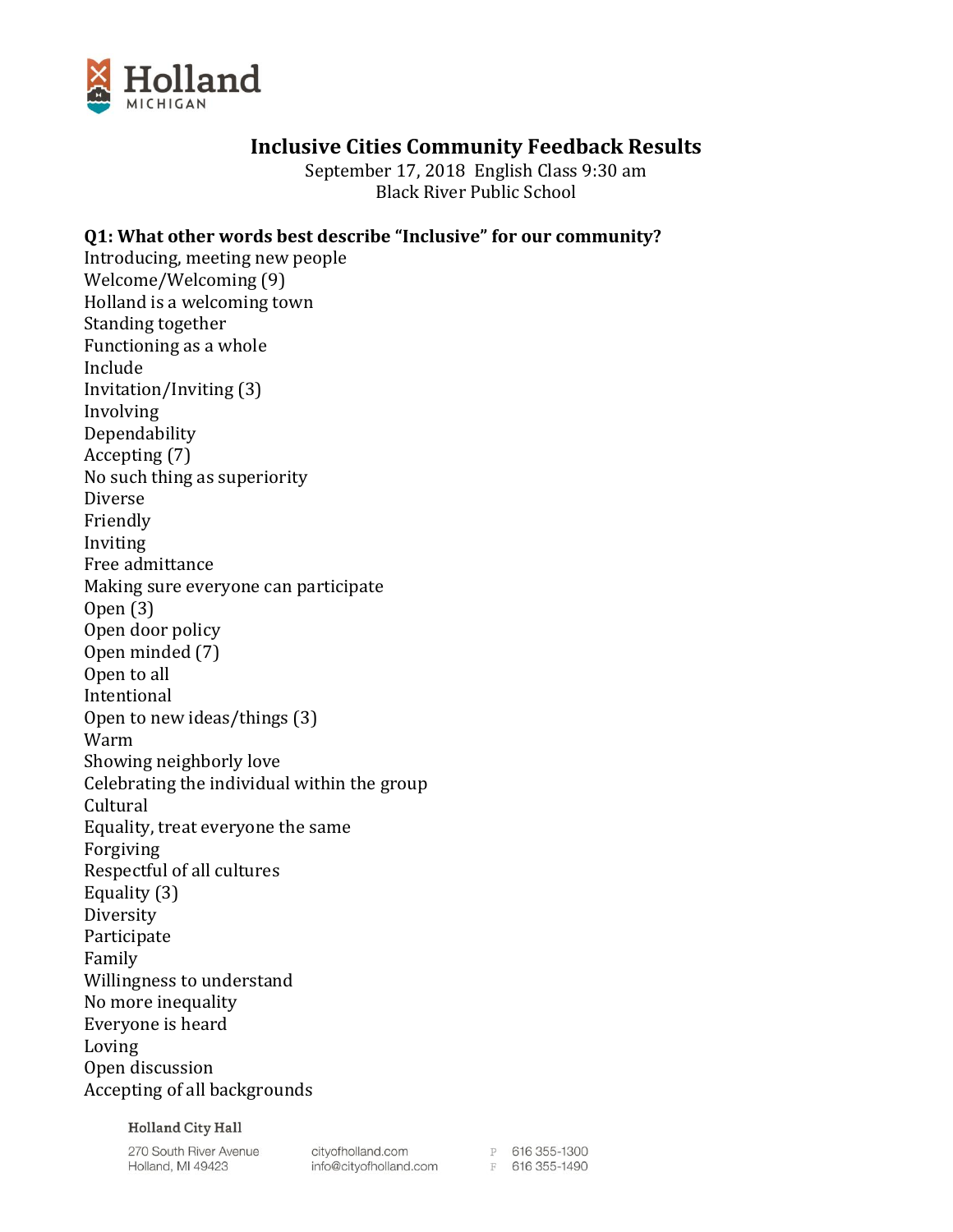

Stereotype free Supportive (2) Caring Helpful (2) Non-discriminatory Non-judgmental (4) Representative of various backgrounds Everyone is good enough Accepting differences Freedom Non-prejudice Free to be you Friendliness Communication Inspirational Uplifting Understanding Respect (3) Inclusive Active Free thinking Equality (2) Public accessible Offers equal opportunities (places of worship, public events, etc.) Not just co-existing, but engaging with community Generosity Working together (2) Grateful Coming together to celebrate diversity Sharing Coming together as a family Allowing others to join (2) Willingness Being equal Kind and caring to everyone

## **Q.2. How can we achieve a more inclusive city/community?**

Embrace our community Loyalty Less ignorance (know more to respect more) No rules against gender Equality Respect (2) Allow opportunity for diversity Kindness**Holland City Hall** 

> 270 South River Avenue Holland, MI 49423

cityofholland.com cityofholland.com<br>info@cityofholland.com

P 616 355-1300 F 616 355-1490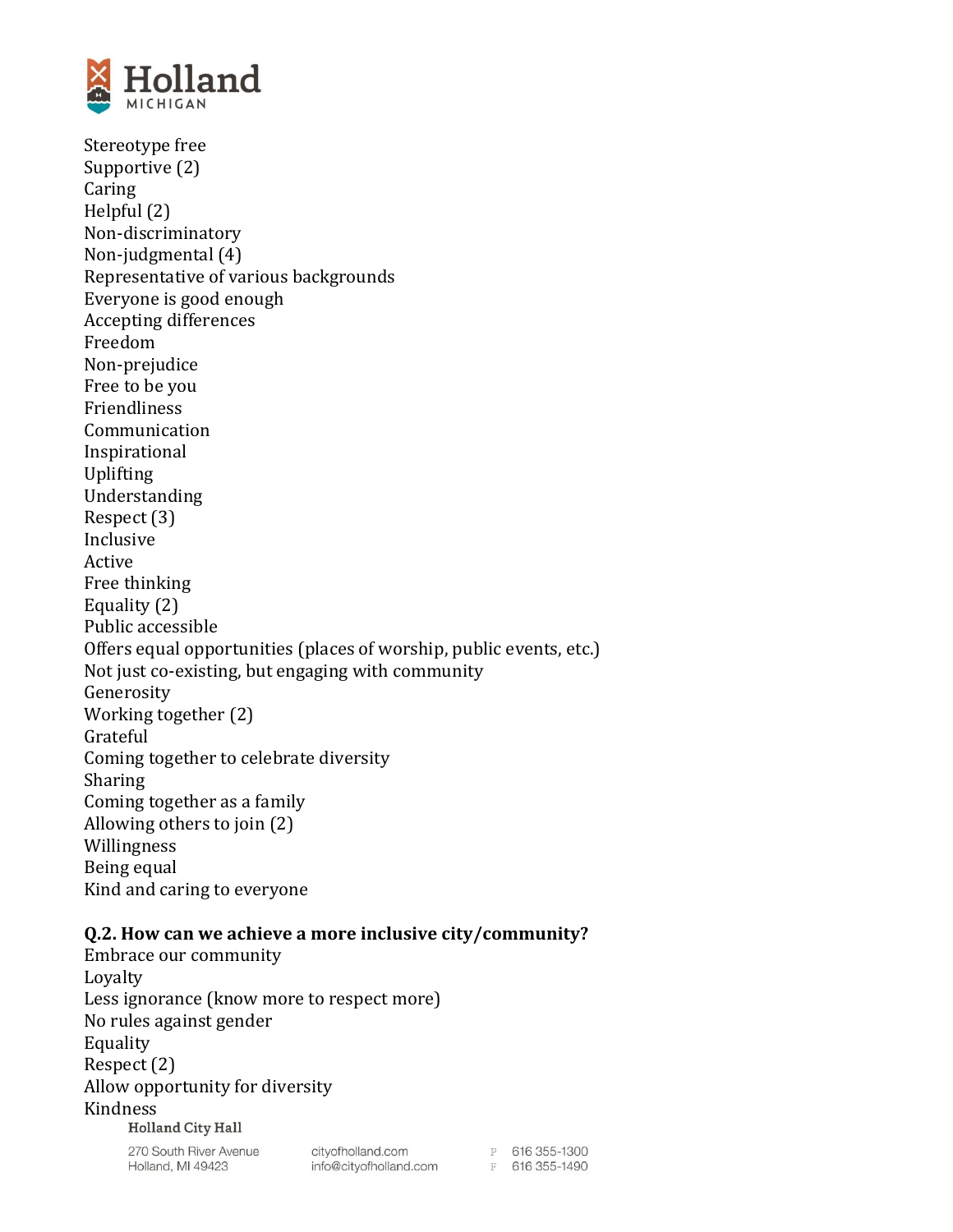

Allow for differing political opinions Allow religious activities (any kind within the law) to occur Celebrate diversity Having more free activities Events that celebrate and educate different cultures Celebrate each other's beliefs Sports free or cheaper Free speech/allowing equal rights for all Not living separated Less social division Start a movement/protest (peacefully) Less marginalized voices The rights to life, liberty and the pursuit of happiness Acceptance Having respective places of worship Be more accepting Blended school activities Equality Empathy Treat everyone the same More free/sponsored events Community places to come together Think of the feelings of others Uniforms (school community) no one is left out or feels bad More people being welcoming Community events, groups or clubs Being open minded to different thoughts/religions, etc. More open-mindedness Help each other Listening to and caring about the struggles of others, even if they don't line up with our own. Listening to everyone's ideas Being open minded to those with different views Embrace empathy and open-mindedness More adaptability Work together Encouraging the same lengths of aspirations to all students, regardless of background Honesty Support outsiders Less social division Be accepting of people that are different Building resources for immigrants and refugees Passing laws to support LGBTQ Trying to be more accepting of others who are different Try talking to more people More open-minded peopleP 616 355-1300 cityofholland.com

270 South River Avenue Holland, MI 49423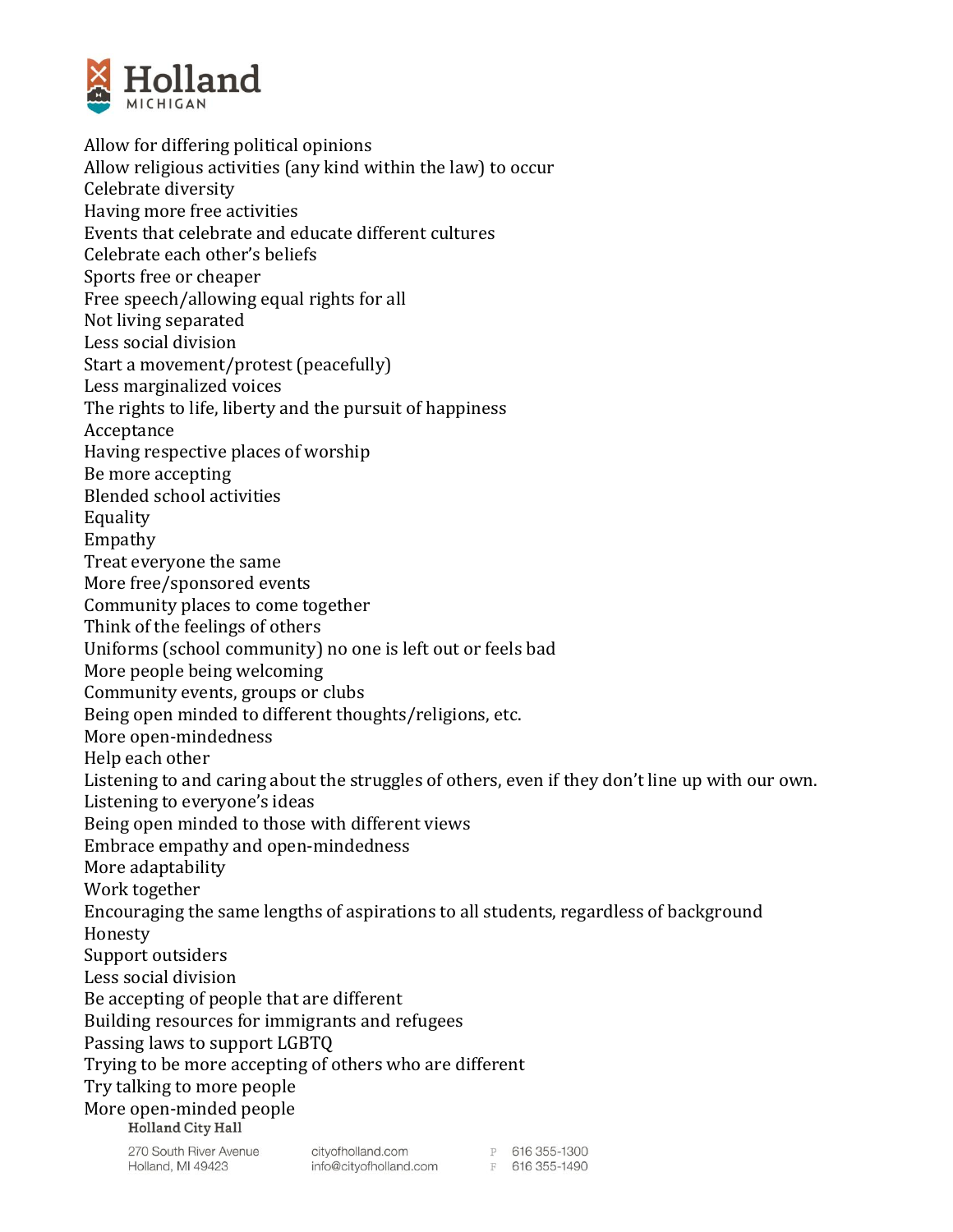

Celebrate differences in personality Less discrimination Help one another (2) No specific descriptions on who can join a group Embrace opportunity for differences Working against stereotypes Trust Support others All area activities Gatherings and events to support all groups of people Clubs to support minorities Passing more immigration friendly laws More cultural respect Respect Empathy Being understanding By not feeling the need to categorize people Building establishments for all religions Being more open to electing diverse leaders

## **Q.3. Action Items We Can Do Today**

Attend Holland's community events Talk with neighbors and offer assistance on a project of theirs Organize gathering Have events for sports teams Listen to others ideas and opinions Take time to understand others Be mindful of others (2) Hold the door for people Stand up for your beliefs Have more empathy (2) To include Listening to one another Include people you may not usually associate with Respect Showing support towards inclusive organizations (Compassionate Heart, Ready for School, etc) Being open minded to others ideas Volunteering time towards organizations Paying attention to others Try to stamp out negativity towards others Give/speak your ideas Influence the younger generation Help others around me Be aware of others Invite others to things**Holland City Hall**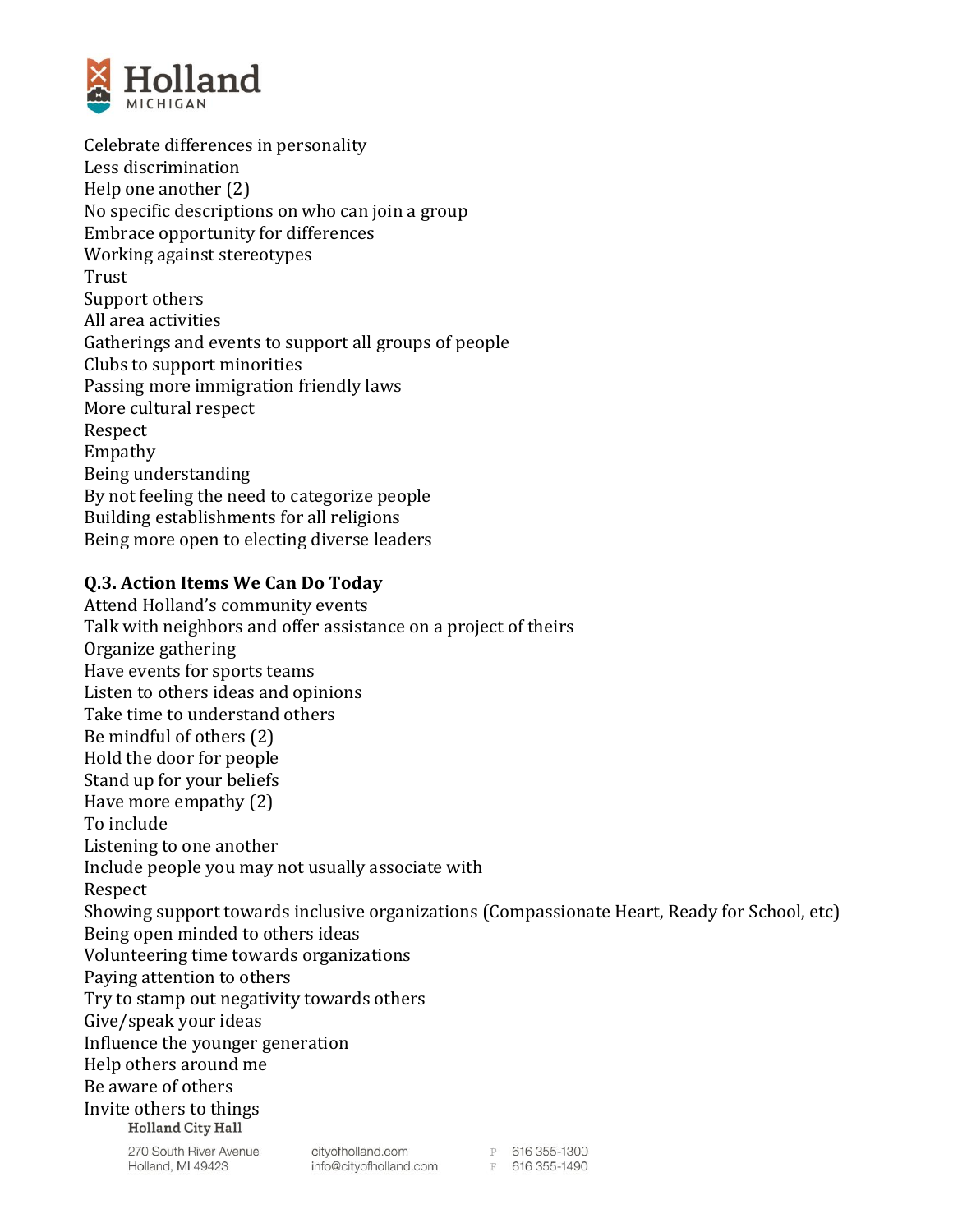

Include others into your activities Think before you act Accept everyone everyday Be more kind to others Stop world hunger Respect (2) Don't judge others based on beliefs Talk to (meet) someone new Invite someone somewhere/be inclusive Don't exclude, include others Respect each other Be open to new/different ideas Watching movies, listening to music made with inclusivity in mind Respecting the differences of others Be bold Ask for others' opinions and be respectful of their answers After school clubs/sports teams help with one or take more of a leadership/helper role within the club/sports team Set a good example Help fellow students with in-class work Helping the teacher w/whatever to get class ready (or something else) Not being afraid to respectfully ask about a topic you're uncertain/unfamiliar of Plan an event that involves all citizens Community service Show pride in every group you participate in Work to make a difference in student council Smile at everyone you run into throughout the day Join GSA Form more communities with your peers Teaching moments Get involved with different people within Holland Advise for what is right in your community Be a good role model for younger people Work to advertise diverse campaigns Move to make public centers more accessible to everyone Form petitions about things you care about Founding clubs for everyone Organize community events Communicate Invite others into your community (2) Be more inviting Talk with your community Be willing to engage in open conversation Get out of your comfort zone Organize unified eventsHolland City Hall

270 South River Avenue Holland, MI 49423

cityofholland.com cityofholland.com<br>info@cityofholland.com

P 616 355-1300 F 616 355-1490